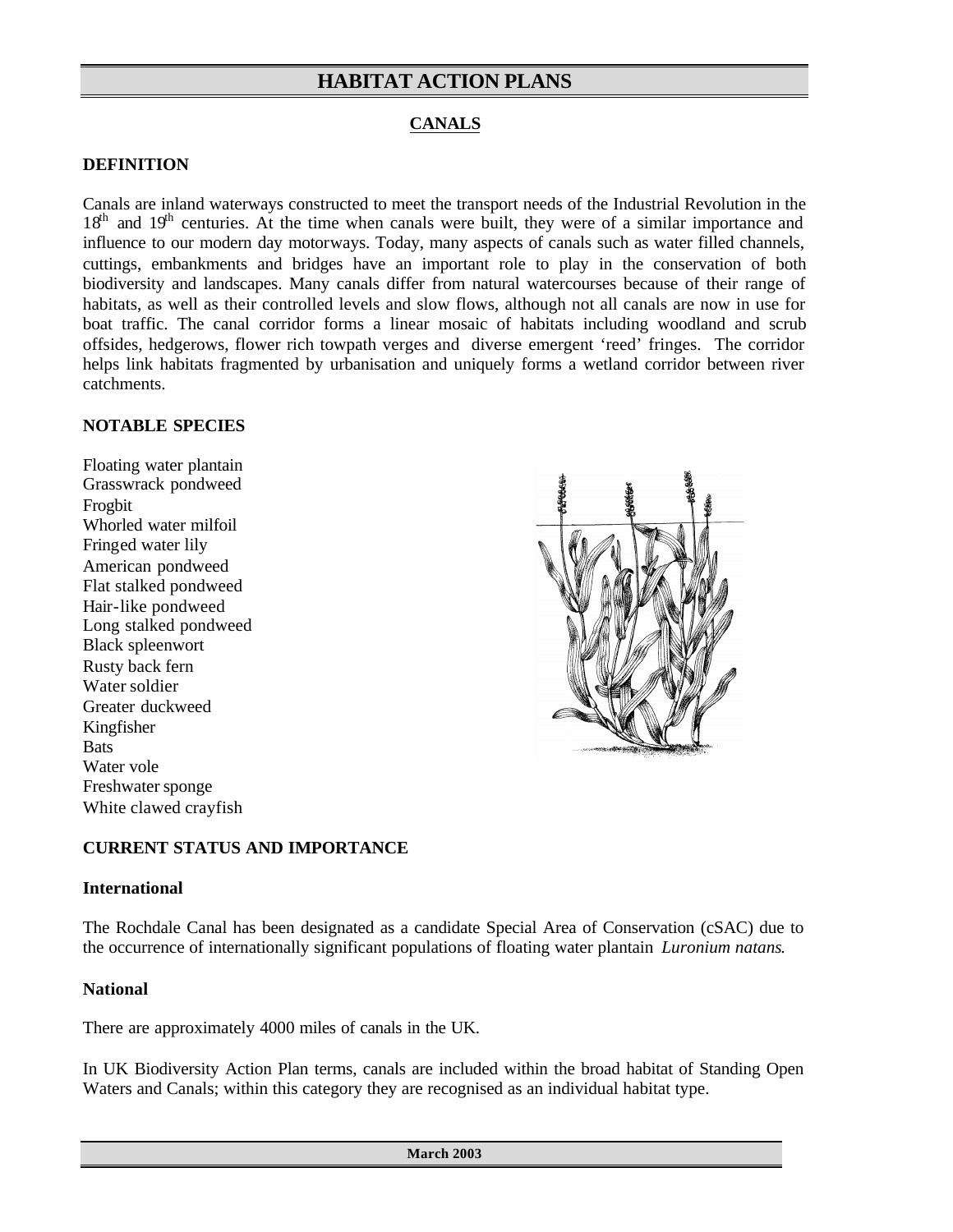There are presently three canals of national importance in Greater Manchester; Hollinwood Branch Canal SSSI, Huddersfield Narrow Canal SSSI and Rochdale Canal SSSI. All three are part of a national network of designated areas.

Continued overleaf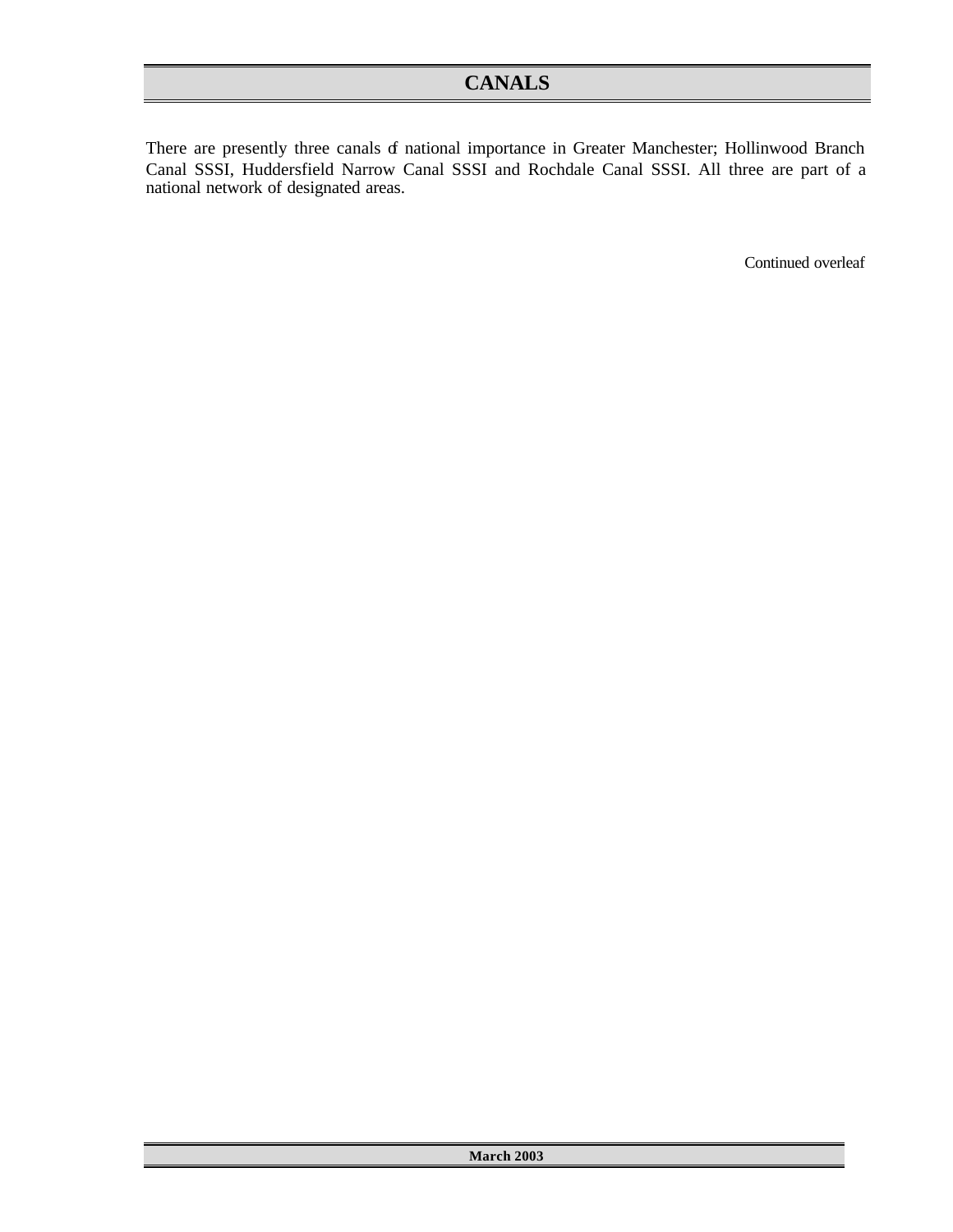## **Identification of Species Interest of Greater Manchester's Canals**

|                                      | Rochdale              | Huddersfield<br><b>Narrow</b> | Hollinwood<br><b>Branch</b> | Peak Forest | Ashton      | Manchester<br>Bolton &<br><b>Bury</b> | Leeds<br>Liverpool | Bridgewater | Fairbottom<br><b>Branch</b> |
|--------------------------------------|-----------------------|-------------------------------|-----------------------------|-------------|-------------|---------------------------------------|--------------------|-------------|-----------------------------|
|                                      | cSAC, SSSI,<br>SBI(A) | SSSI, SBI(A)                  | SSSI, SBI(A)                | SBI(A)      | SBI(A)      | SBI(A)                                | SBI(C)             | SBI(B & C)  | SBI(B)                      |
| Floating Water<br>plantain           |                       | $\bullet$                     | $\bullet$                   | $\bullet$   | $\bullet$   |                                       |                    |             |                             |
| Grasswrack<br>pondweed               | $\bullet$             | $\bullet$                     |                             |             | $\bullet$   |                                       |                    |             |                             |
| Tortula freibergii<br>(a moss)       |                       |                               |                             |             |             |                                       |                    | $\bullet$   |                             |
| Frogbit                              |                       |                               | $\bullet$                   |             |             | $\bullet$                             |                    |             |                             |
| Fringed water lily                   | $\bullet$             |                               |                             |             |             |                                       |                    |             |                             |
| Alternate-leaved<br>Water milfoil    | $\bullet$             |                               |                             |             |             |                                       |                    |             |                             |
| American pondweed                    | $\bullet$             |                               |                             |             |             |                                       |                    |             |                             |
| Flat stalked                         |                       | $\bullet$                     |                             |             |             |                                       |                    |             |                             |
| pondweed                             |                       |                               |                             |             |             |                                       |                    |             |                             |
| Hair-like pondweed                   |                       | $\bullet$                     | $\bullet$                   |             | $\bullet$   |                                       |                    | $\bullet$   |                             |
| Long stalked<br>pondwæd              |                       | $\bullet$                     | $\bullet$                   |             |             |                                       |                    |             |                             |
| Red pondweed                         | $\bullet$             |                               | $\bullet$ ?                 |             |             |                                       |                    | $\bullet$   |                             |
| Slender pondweed<br>(P. berchtoldii) |                       |                               | $\bullet$                   |             | $\bullet$   |                                       |                    |             |                             |
| Rigid hornwort                       |                       |                               | $\bullet$                   |             |             |                                       |                    |             | $\bullet$                   |
| Water soldier                        | $\bullet$             |                               | $\bullet$                   |             |             | $\bullet$                             |                    |             |                             |
| Water violet                         | $\bullet$             | $\bullet$                     |                             |             | $\bullet$   |                                       |                    |             |                             |
| Kingfisher                           |                       | $\bullet$                     |                             |             | $\bullet$ ? |                                       | $\bullet$          |             |                             |
| <b>Bats</b>                          | $\bullet$             | $\bullet$                     | $\bullet$                   | $\bullet$   | $\bullet$   | $\bullet$                             | $\bullet$          | $\bullet$   | $\bullet$                   |
| Water vole                           | $\bullet$             |                               |                             |             |             |                                       |                    |             |                             |
| White clawed<br>crayfish             |                       | $\bullet$                     |                             |             |             |                                       |                    |             |                             |
| Freshwater sponge                    | $\bullet$             | $\bullet$                     |                             |             |             | $\bullet$                             |                    |             |                             |

**March 2003**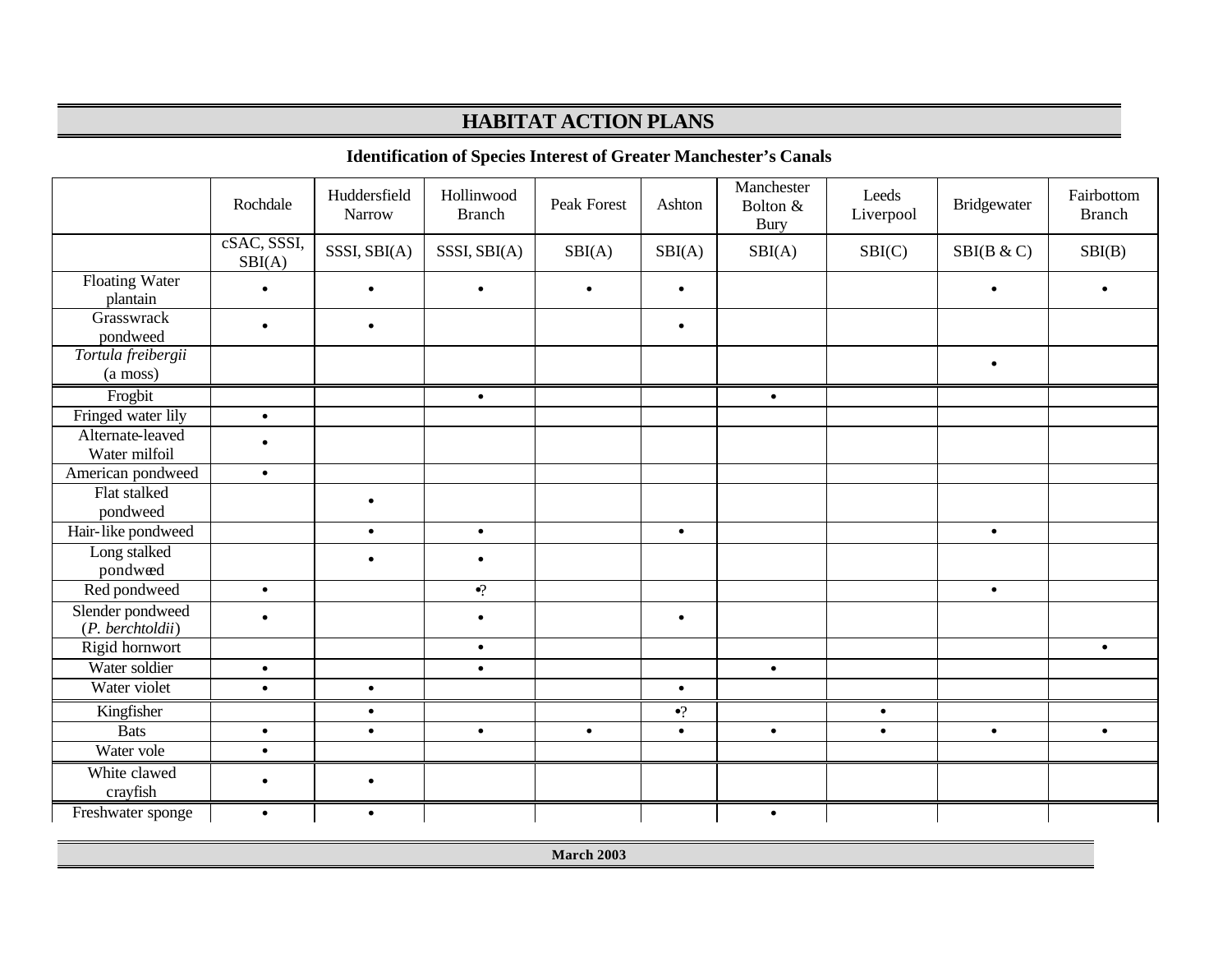### **Greater Manchester Resource and Distribution**

Thanks to its industrial heritage, Greater Manchester has a rich resource of canals. There are ten canals in total. These range from actively used canals such as the Leeds/Liverpool and the Ashton Canal to currently disused examples such as the Huddersfield Narrow Canal (now restored and navigable) and the Rochdale Canal. There are proposals to reopen the majority of canals for navigation and active restoration is in progress.

#### **Legal**

The following sites receive a degree of protection as SSSIs:

Hollinwood Branch Canal SSSI Huddersfield Narrow Canal SSSI. Rochdale Canal SSSI

The Rochdale Canal is also a candidate SAC as designated under the Conservation (Natural Habitats, etc.) Regulations 1994.

The native White-clawed Crayfish *Austropotmobius pallipes* is protected under The Conservation (Natural Habitats &c.) Regulations 1994 and The Wildlife & Countryside Act 1981 (as amended).

Nationally the water vole is given a degree of protection in British law under the Wildlife and Countryside Act of 1981. The protection relates to intentional activities that damage or destroy water vole habitat, or obstruct access to any place that the species uses for shelter or protection. The legislation also covers intentional disturbance of water voles whilst they are using their habitats.

Floating water plantain is listed on Annexes II & IV of the EC Habitat Directive and Appendix I of the Bern Convention. In Britain it is protected under Schedule 4 of the Conservation (Natural Habitats, etc.) Regulations 1994 and Schedule 8 of the Wildlife and Countryside Act 1981 (as amended).

The EC Water Framework Directive (2000) encompasses canals and other still waters. This aims to prevent further deterioration of waterbodies and protect such ecosystems. The Environment Agency plans to commence implementing the Directive from 2003 onwards. The initial deadline for meeting the Environmental Objectives is the end of 2016.

#### **CURRENT FACTORS AFFECTING THE HABITAT**

#### **International**

The presence of internationally important species such as floating water plantain and the potential designation of Rochdale Canal as a SAC.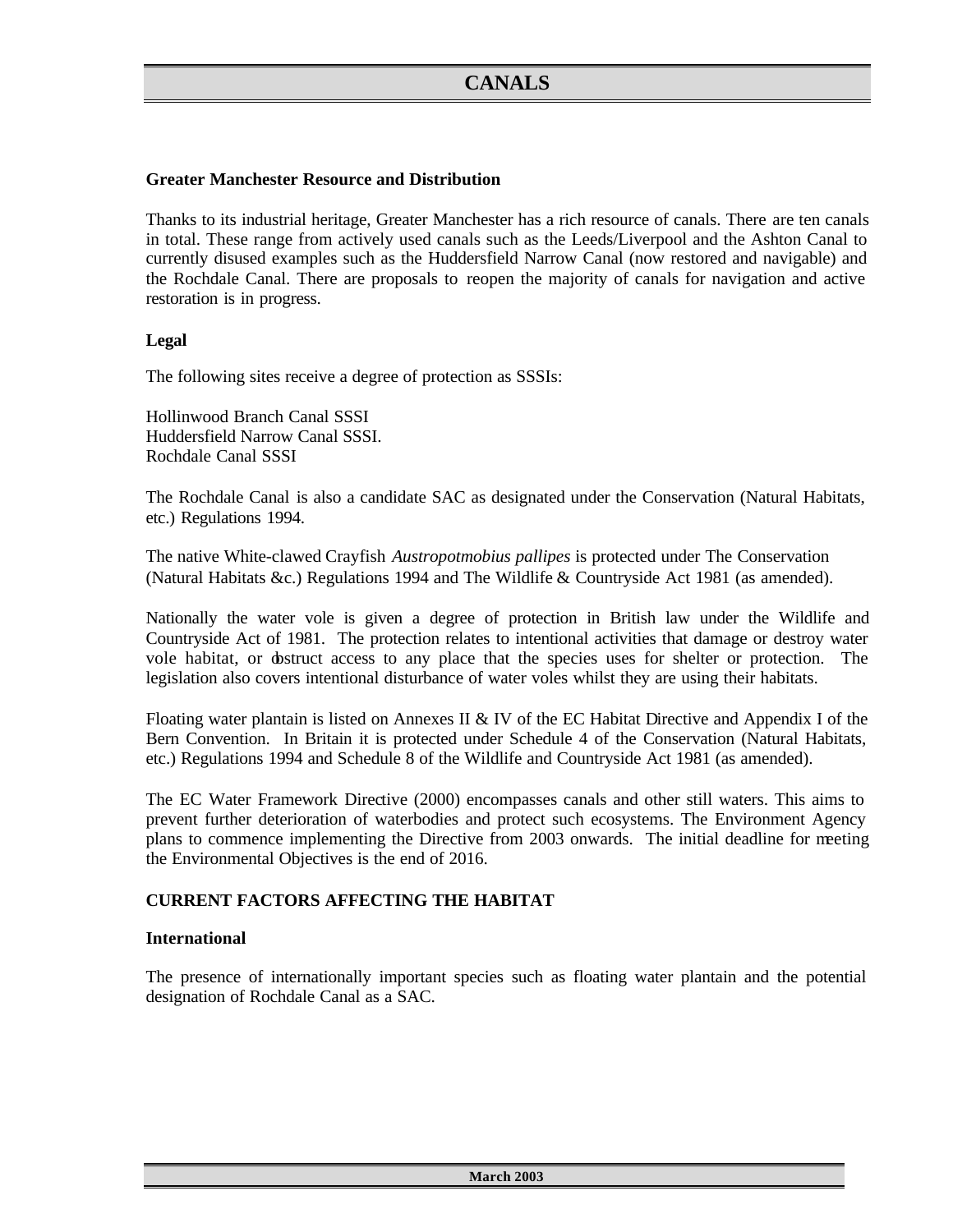### **National**

| <b>Positive factors</b>                            | <b>Negative factors</b>                                  |
|----------------------------------------------------|----------------------------------------------------------|
| Restoration and reconnection of the canal system   | Large scale developments such as marinas.                |
| throughout England, Wales and Scotland.            |                                                          |
| Development of conservation guidelines<br>by       | Development of plant succession where lack of            |
| British Waterways and the Environment Agency.      | disturbance is a factor; this has led to the loss of     |
|                                                    | open water and associated species in some<br>localities. |
| Presence of nationally important protected species | Growth and management of native invasive                 |
| such as bats.                                      | species such as Greater reedmace.                        |
| Commitments made by bodies such as British         | Boating use leading to damage to aquatic and             |
| Waterways and the Environment Agency with          | emergent vegetation through wash. Impacts upon           |
| regard to conservation of BAP species that may     | other aquatic life and water quality through fuel        |
| utilise canals e.g. freshwater crayfish and water  | oil and effluent from boats.                             |
| vole.                                              |                                                          |
|                                                    | Fluctuation of water levels from maintenance             |
|                                                    | activities and boat usage (improper use of locks)        |
|                                                    | leading to the dewatering of pounds).                    |
|                                                    | Pollution from adjacent agricultural and industrial      |
|                                                    | sources.                                                 |
|                                                    | Angling usage, leading to introduction of fish           |
|                                                    | species, artificially high densities of fish and         |
|                                                    | of<br>bankside<br>vegetation.<br>clearance<br>Local      |
|                                                    | eutrophication is also a problem.                        |
|                                                    | Management of towpath habitats such as mowing            |
|                                                    | of vegetation.                                           |
|                                                    | Developments adjacent to Canal sites where               |
|                                                    | precautions to protect the site are not taken            |

## **Greater Manchester**

In addition to the above factors affecting canals, those listed below are particularly relevant to the Greater Manchester area. The negative factors are those that are thought to contribute to the decline of biodiversity interest associated with canals. The positive factors are those measures that may already be assisting in biodiversity conservation: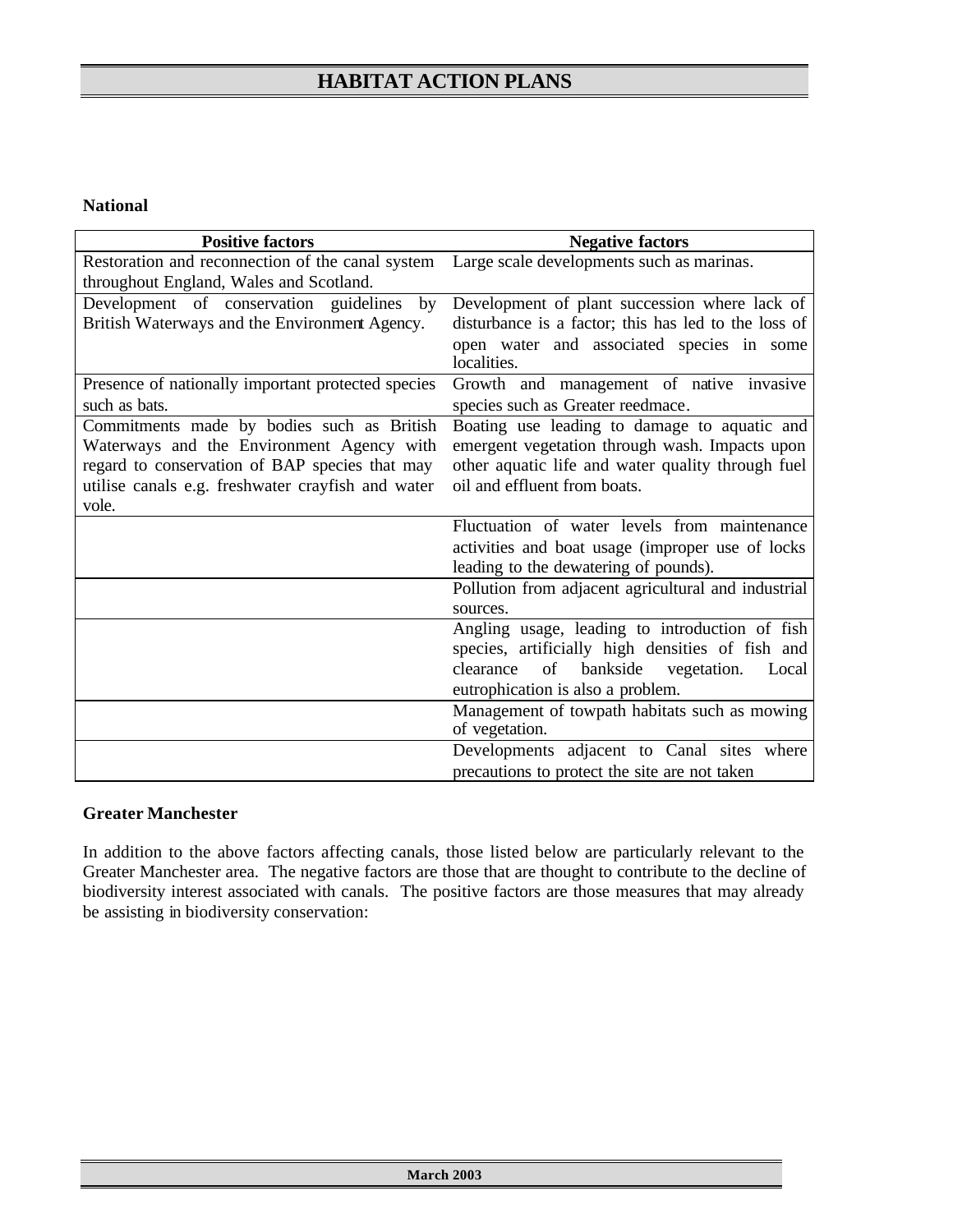$\ddot{\phantom{a}}$ 

| <b>Positive factors</b>                                                                                                                                                                                                                                                                                                                                                                                                                                                                                                                                                                                                                                                                                                                                                | <b>Negative factors</b>                                                                                                                                                                                                                                                                                                                                                                                                                                                                                                                                                                                                                                                          |
|------------------------------------------------------------------------------------------------------------------------------------------------------------------------------------------------------------------------------------------------------------------------------------------------------------------------------------------------------------------------------------------------------------------------------------------------------------------------------------------------------------------------------------------------------------------------------------------------------------------------------------------------------------------------------------------------------------------------------------------------------------------------|----------------------------------------------------------------------------------------------------------------------------------------------------------------------------------------------------------------------------------------------------------------------------------------------------------------------------------------------------------------------------------------------------------------------------------------------------------------------------------------------------------------------------------------------------------------------------------------------------------------------------------------------------------------------------------|
| All British Waterways' work is subject to an                                                                                                                                                                                                                                                                                                                                                                                                                                                                                                                                                                                                                                                                                                                           | Most of the factors in the national list are relevant                                                                                                                                                                                                                                                                                                                                                                                                                                                                                                                                                                                                                            |
| Code of Practice<br>Appraisal<br>Environmental<br>designed to<br>highlight the broad range<br>of<br>environmental issues associated with British<br>Waterways' work. Examples of how this has<br>helped maintain conservation interest of the canal<br>corridor include the assessment of bank protection<br>schemes resulting in the use of soft engineering<br>solutions with coir rolls<br>and native<br>UK<br>provenance planting instead of sheet piles. This<br>was undertaken on the Huddersfield Narrow<br>Canal near Division Bridge and throughout<br>restoration work on the Rochdale Canal.<br>Impacts as a result of the activities of local canal<br>societies, e.g. Manchester, Bolton and Bury Canal<br>Society: small-scale management of vegetation, | for Greater Manchester, in particular:<br>The work and proposals to reopen a number of the<br>canals to navigation pose a major threat to their<br>wildlife interest unless the work is undertaken<br>sympathetically. A number of colonies of<br>freshwater sponge have already been lost due to<br>such work. The aquatic vegetation in the heavily<br>used Leeds Liverpool Canal is much less diverse<br>than that in the canals currently largely unused<br>although parts of the Rochdale Canal exhibits a<br>less diverse flora where it is dominated by<br>floating water plantain.<br>Natural vegetation succession can result in a loss<br>of scarce plant populations. |
| increased<br>awareness<br>through<br>interpretation<br>(guided walks, boat trips, publishing of guides).                                                                                                                                                                                                                                                                                                                                                                                                                                                                                                                                                                                                                                                               |                                                                                                                                                                                                                                                                                                                                                                                                                                                                                                                                                                                                                                                                                  |
| All restoration works considered to have "likely<br>significant effect" on the Rochdale Canal are<br>subject to Appropriate Assessments and English<br>Nature assent as required under EU and UK<br>legislation. British Waterways, English Nature<br>and GMEU worked in partnership to deliver this<br>work on the Rochdale Canal restoration.                                                                                                                                                                                                                                                                                                                                                                                                                        | Canal dredging creates problems of spoil disposal<br>that can impact on adjacent waterside habitats.<br>Dredging can also result in the loss of aquatic<br>vegetation and invertebrates.                                                                                                                                                                                                                                                                                                                                                                                                                                                                                         |
| In addition to British Waterways' Environmental<br>Practice<br>Appraisal<br>Code<br>of<br>process,<br>all<br>development work<br>affecting floating<br>water<br>plantain requires a DEFRA licence.<br><b>British</b><br>Waterways has developed<br>standard impact<br>avoidance measures and translocation methods<br>and has a licence from DEFRA that ensures that<br>issues concerning floating water plantain and<br>other species are addressed during operational<br>activities.                                                                                                                                                                                                                                                                                 | Recreational pressures such as fishing can cause<br>damage to marginal vegetation.                                                                                                                                                                                                                                                                                                                                                                                                                                                                                                                                                                                               |
| Any other activities (monitoring, research, etc)<br>affecting the species is subject to a license from<br>English Nature.                                                                                                                                                                                                                                                                                                                                                                                                                                                                                                                                                                                                                                              | Invasion by non-native species such as <i>Crassula</i><br>helmsii and Himalayan balsam can swamp aquatic<br>plants or result in the decrease of diversity of<br>marginal vegetation.<br>Development of the M60 motorway; this has<br>affected the Hollinwood Branch Canal SSSI in                                                                                                                                                                                                                                                                                                                                                                                                |
|                                                                                                                                                                                                                                                                                                                                                                                                                                                                                                                                                                                                                                                                                                                                                                        | particular.                                                                                                                                                                                                                                                                                                                                                                                                                                                                                                                                                                                                                                                                      |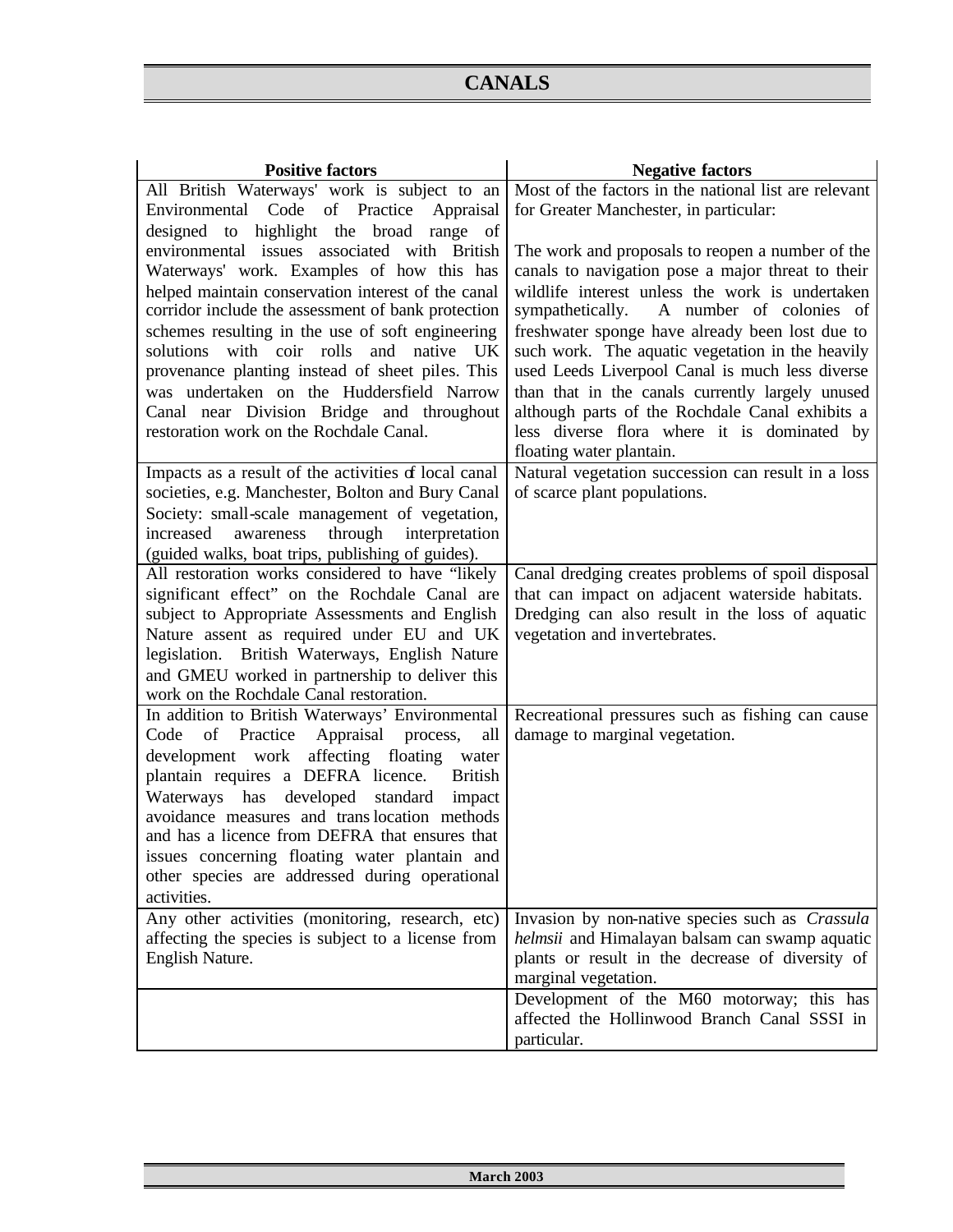## **LONG TERM TRENDS AND POTENTIAL THREATS**

Water shortages on the Huddersfield Narrow Canal have been identified in a recent report by Dr Chris Newbold to be one of the largest issues to address to maintain and enhance current biodiversity. British Waterways is undertaking repairs to the feeder from Diggle Reservoir to enable increased flow from this traditionally used feeder.

### **CURRENT ACTION**

#### **International**

- Designation of SACs as part of the Natura 2000 series of sites. The Rochdale Canal is a candidate SAC because of the presence of internationally significant populations of floating water plantain. The SSSI/cSAC is in favourable condition.
- All work considered to result in "likely significant effect" on the Rochdale Canal is subject to Appropriate Assessment.
- The Environment Agency as competent authority are currently in the process of reviewing every licence, authorisation, consent and activity permitted by them and will be appropriately assessing any activities determined to have the potential to adversely affect the Rochdale Canal.

#### **National**

- English Nature is in the process of developing detailed conservation objectives and assessment guidelines for all SSSIs. These guidelines will enable more accurate monitoring of the condition of SSSIs, including habitats such as canals.
- British Waterways has a corporate commitment to Biodiversity Action Planning. This is reflected in its role as lead Partner in the writing of the UK BAP for both floating water plantain and Grasswrack Pondweed.
- British Waterways' document "*A Framework for waterway wildlife strategies*" highlights the key habitats and species of biodiversity interest within the waterway network. This document together with the accompanying "*Biodiversity Manual*" sets out British Waterway's national biodiversity framework. Following on from this initiative waterway management teams will develop biodiversity action plans and incorporate biodiversity considerations into the management of canals and associated habitats.

#### **Greater Manchester**

#### Research Relevant to British Waterways policy.

The Rochdale canal monitoring of key aquatic species programme is up and running and involves an annual survey of each kilometre of the Rochdale canal or each lock pound where less than 1 km. Water quality data is being collected at eleven sites along the canal in order to establish and monitor the requirements of key aquatic species in relation to water quality.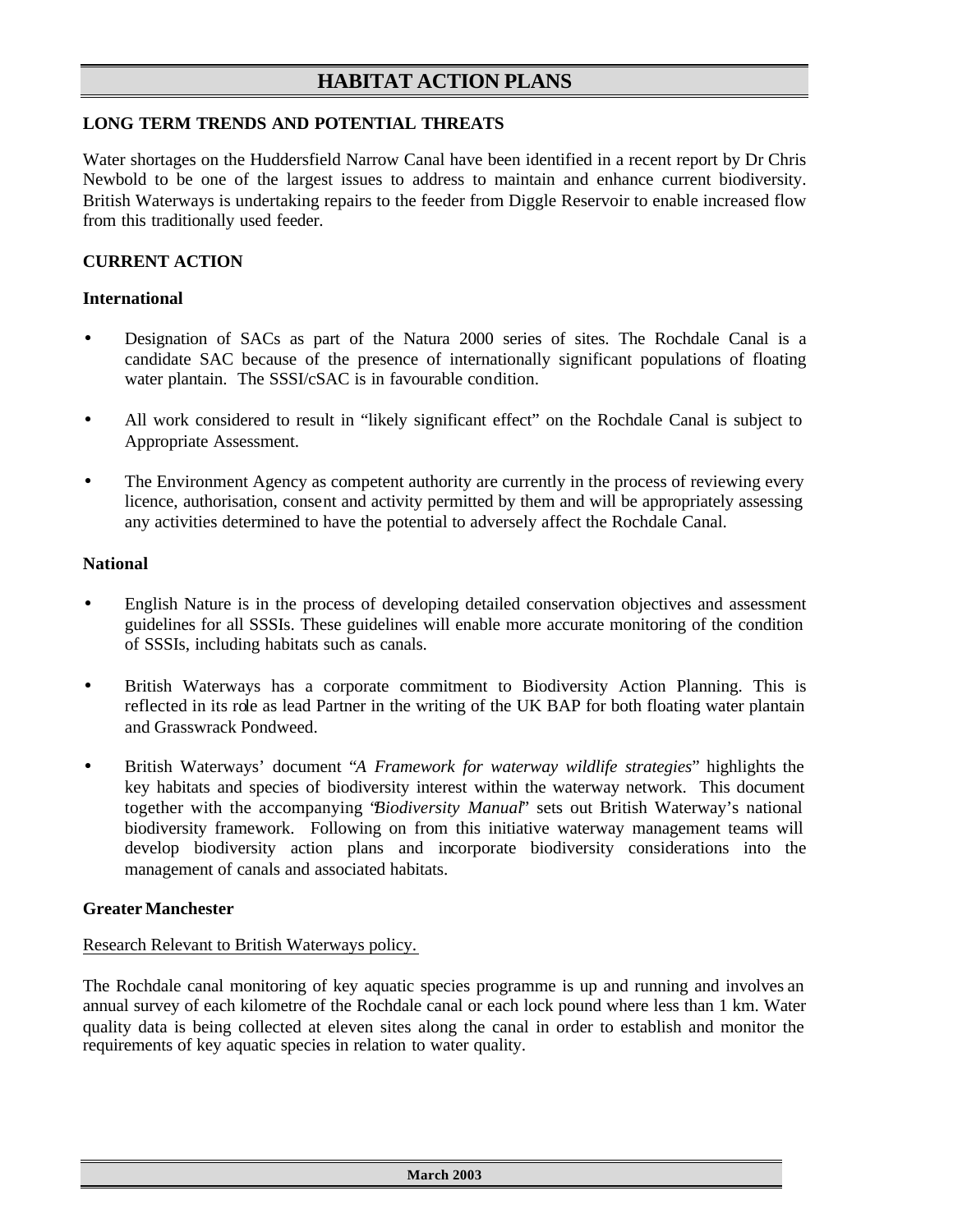## British Waterways Locally

- All British Waterways' work is subject to an Environmental Code of Practice Appraisal designed to highlight the broad range of environmental issues associated with British Waterways' work. Where major enginee ring works are planned each scheme has an assessment made of the ecological impacts. Methods of avoiding or minimising and ameliorating adverse impacts are identified and specified in the contract documentation.
- A waterway BAP is being prepared in Greater Manchester to highlight the special interest features along the canal and provide management regimes to ensure that the conservation interest is maintained and furthered. This is already underway on the Huddersfield Narrow Canal with grass cutting regimes agreed with English Nature that aim to maintain the diversity of the towpath bank and boundary verges.
- An Ecologist is employed by British Waterways who considers impacts on restoration of the canal in Greater Manchester.
- The possibilities of restoring the Manchester, Bolton  $\&$  Bury Canal are currently being investigated.
- British Waterways has agreed grass cutting regimes with English Nature for the SSSI section of the Huddersfield Narrow Canal. This involves regular cutting at one mower width either side of the trodden surface with a clear cut from the boundary to the wash wall in late summer. This allows a clear safe path with verges for wild flowers with an annual clear cut preventing encroachment of scrub. This method is being adopted elsewhere on the SPR Waterway.

#### **OBJECTIVES**

#### **National**

There is presently no national BAP for canals, however, British Waterways has published and launched "*British Waterways and Biodiversity: A framework for waterway wildlife strategies*" covering the varied habitats and species associated with waterway corridors, as well as British Waterways' wider estate including tunnel spoil heaps, reservoirs and reservoir feeders.

#### **Greater Manchester**

In Greater Manchester local aspirations have been translated into the following broad objectives:

| <b>Objective</b>                               | <b>Targets</b>                                       |
|------------------------------------------------|------------------------------------------------------|
| Maintain current canal habitat and prevent     | No further loss of canal habitat.                    |
| further losses and fragmentation               |                                                      |
|                                                | Introduce appropriate management regimes and         |
|                                                | prepare management plans for all canal sites by      |
|                                                | 2010.                                                |
| Achieve favourable condition for canals        | Favourable condition to be achieved at 25% of        |
|                                                | total resource by 2010 (sites to be identified by    |
|                                                | survey).                                             |
| Increase the extent of canal habitats, without | Identify the potential for increase in extent by end |
| reducing the area of other valuable habitats   | of 2005 (potential sites to be determined by         |
| and species                                    | survey).                                             |
|                                                |                                                      |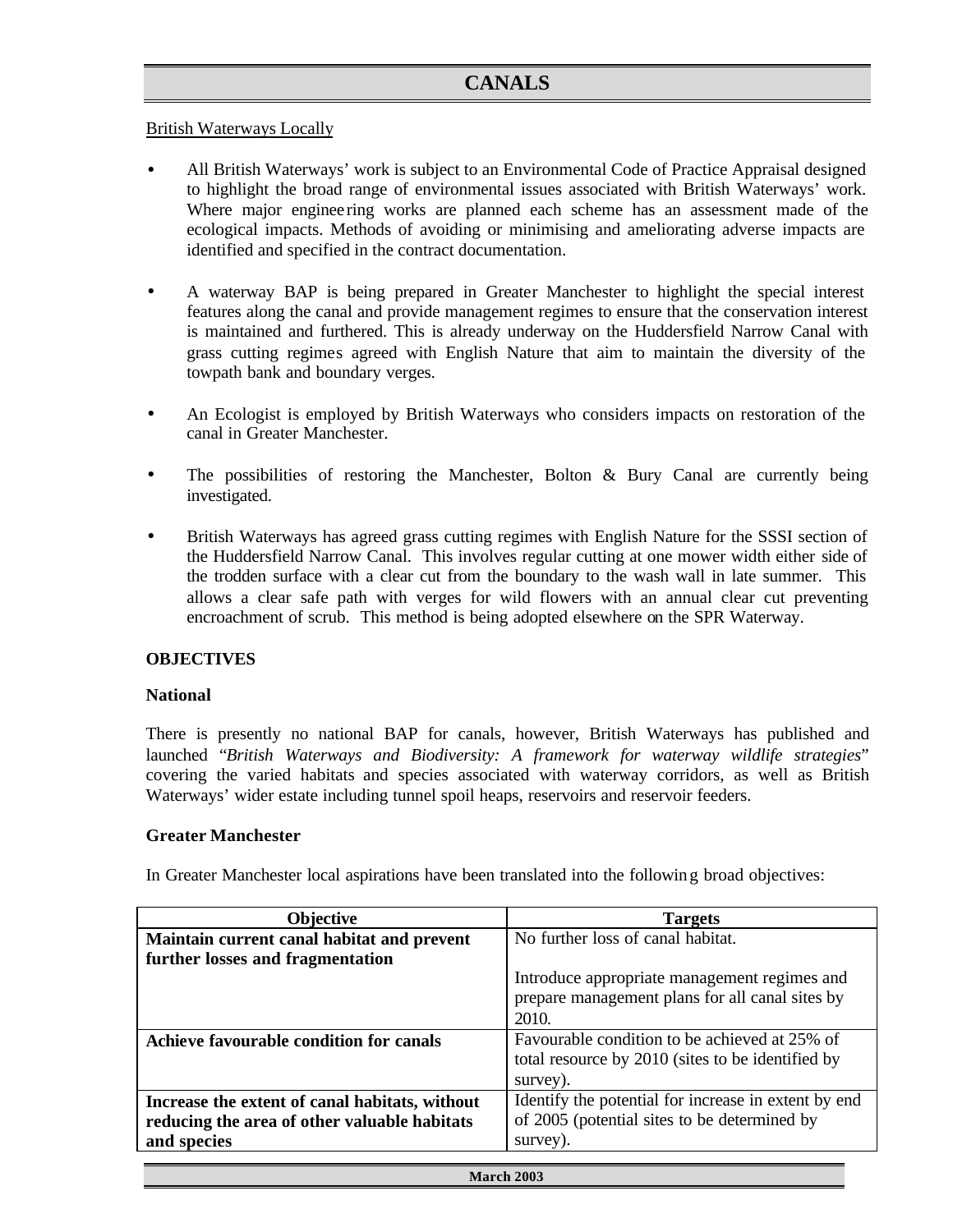#### **Indicators of habitat quality**

In general, this habitat will be in favourable condition when:

- Key areas of canal habitat are maintained
- There is continued presence of canal habitats at all known sites
- The habitats are composed of desirable canal communities
- The contribution made by canals to wildlife corridors in Greater Manchester and the wider landscape is maintained
- Undesirable species are reduced to an acceptable level
- Human activities are managed to a sustainable level.

More specific objectives and targets will eventually be set on a site-by-site or case-by-case basis.

## **PROPOSED ACTIONS**

| <b>Action</b>                                                                                                                                                                                                                             | <b>Lead Body</b>           | <b>Timetable</b><br>for Action |
|-------------------------------------------------------------------------------------------------------------------------------------------------------------------------------------------------------------------------------------------|----------------------------|--------------------------------|
| 1. Policy                                                                                                                                                                                                                                 |                            |                                |
| Ensure the importance of canals is recognised and site<br>protection policies are included in appropriate plans<br>and strategies e.g. UDPs, Community Strategies,<br>nature conservation strategies, supplementary planning<br>guidance. | <b>EN/GMEU/</b><br>LAs/BW  | 2006                           |
| Produce/update Supplementary Planning Guidance<br>notes for canals                                                                                                                                                                        | <b>BW/EN/GMEU</b><br>/LAs  | <b>Ongoing</b>                 |
| Ensure all planning applications are adequately<br>assessed in relation to their impact on canals: that loss<br>or damage is avoided and that opportunities are taken<br>for enhancement.                                                 | LAs/GMEU/<br><b>BW/EN</b>  | Ongoing                        |
| Ensure that UDPs take full account of the UK<br>Biodiversity Action Plan, A Biodiversity Audit for<br>North West England and the Greater Manchester<br>Biodiversity Action Plan.                                                          | LAs/EN/<br><b>GMEU</b>     | 2006                           |
| 2. Site Safeguard                                                                                                                                                                                                                         |                            |                                |
| Ensure regular review of canal SSSIs                                                                                                                                                                                                      | <b>EN/BW</b>               | Ongoing                        |
| Ensure regular review of canal SBIs                                                                                                                                                                                                       | <b>GMEU</b>                | Ongoing                        |
| Give full consideration to designation of canals within<br><b>LNR</b> series                                                                                                                                                              | <b>GMEU/LAs/</b><br>EN     | 2007                           |
| Ensure that all the best examples of canals are<br>protected by recognised designations                                                                                                                                                   | <b>EN/GMEU/</b><br>LAs/WTs | 2007                           |
| Contribute to the implementation of relevant species<br>action plans for rare and declining species associated<br>with canals.                                                                                                            | <b>All BAP</b><br>partners | <b>Ongoing</b>                 |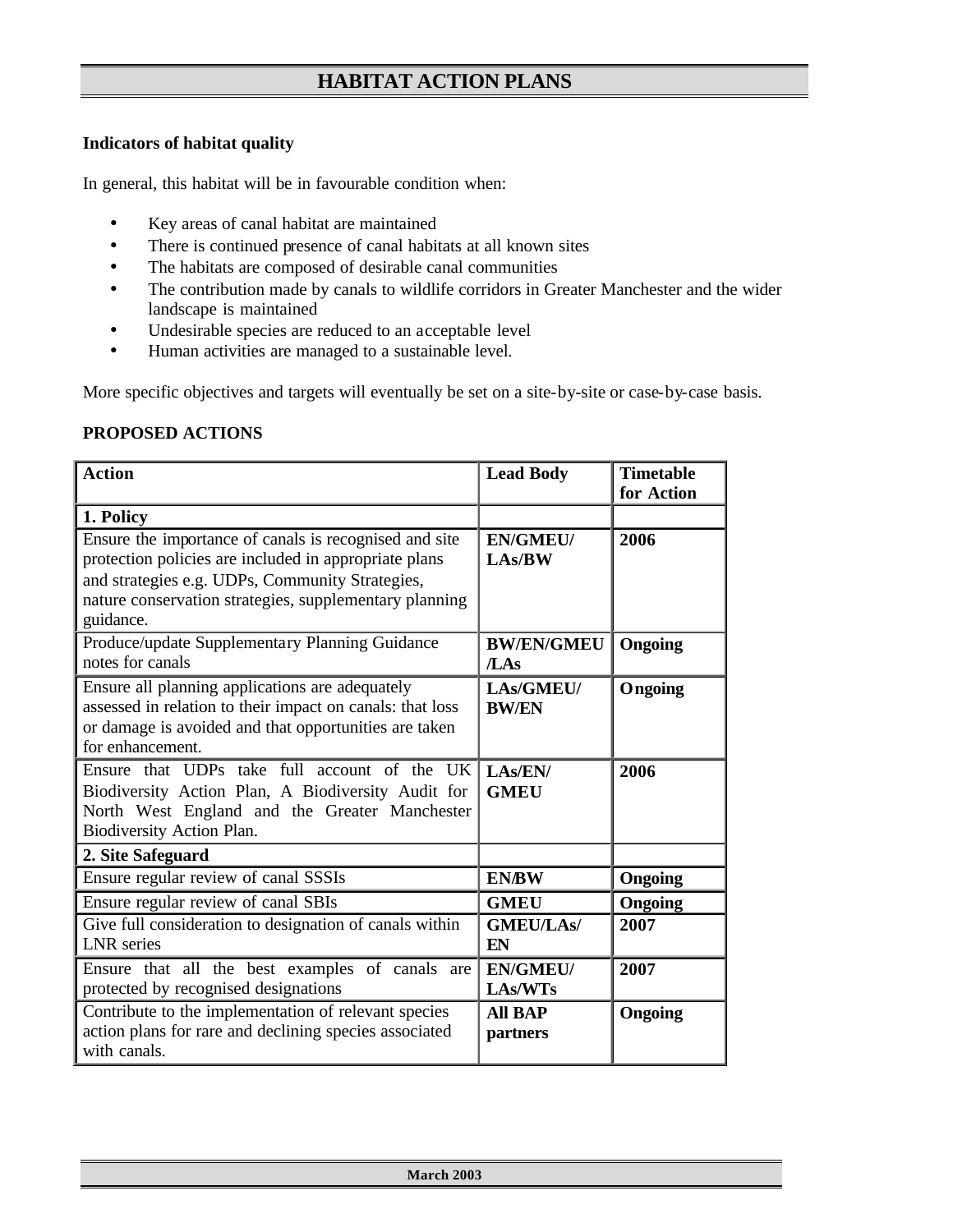| <b>Action</b>                                                                                                                                                                                                   | <b>Lead Body</b>                                                       | <b>Timetable</b><br>for Action                                                    |
|-----------------------------------------------------------------------------------------------------------------------------------------------------------------------------------------------------------------|------------------------------------------------------------------------|-----------------------------------------------------------------------------------|
| 3. Land Management                                                                                                                                                                                              |                                                                        |                                                                                   |
| Promote and encourage positive management of canals<br>with landowners, occupiers and voluntary conservation<br>bodies through the development of long-term<br>conservation management plans.                   | <b>All BAP</b><br><b>Partners</b>                                      | Ongoing                                                                           |
| Contribute to the development and implementation of<br>relevant action plans for rare and declining species<br>associated with canals.                                                                          | <b>All BAP</b><br><b>Partners</b>                                      | Ongoing                                                                           |
| Undertake management to control undesirable species<br>e.g. to bring species to within acceptable limits                                                                                                        | <b>BW/LAs</b>                                                          | <b>Ongoing</b>                                                                    |
| Complete or update existing conservation management<br>plans to promote long-term positive management of<br>canals with land owners/occupiers and voluntary<br>conservation bodies.                             | <b>All BAP</b><br><b>Partners</b>                                      | Ongoing<br>$(25%$ of key<br>sites to have<br>management<br>agreements<br>by 2010) |
| 4. Advisory                                                                                                                                                                                                     |                                                                        |                                                                                   |
| Develop and promote best practice for canal<br>management. Ensure guidelines widely available and<br>accessible to interested parties.                                                                          | <b>BW/EN/GM</b><br><b>Biodiversity</b><br>Project                      | 2006                                                                              |
| Develop and promote training on the conservation and<br>management of canals. Training to be targeted at those<br>involved in canal management.                                                                 | <b>BW/EN</b>                                                           | Ongoing                                                                           |
| Establish demonstration sites to show good practice in<br>canal conservation and management.                                                                                                                    | <b>BW/EN</b><br><b>Identified</b> by<br><b>Biodiversity</b><br>Project | 2008                                                                              |
| Provide advice to those involved in canal management<br>on appropriate management regimes for canal habitats.                                                                                                   | <b>All BAP</b><br>partners                                             | Ongoing                                                                           |
| 5. Future Research and Monitoring                                                                                                                                                                               |                                                                        |                                                                                   |
| 1. Identify gaps in knowledge of this habitat.                                                                                                                                                                  | <b>Relevant</b><br><b>GMBAP</b><br><b>Working</b><br>Group             | 2004                                                                              |
| 2. If necessary undertake survey of canals<br>in the county using standardised and repeatable<br>methodology.                                                                                                   | <b>All BAP</b><br><b>Partners</b>                                      | <b>Start 2004</b>                                                                 |
| Establish and maintain a register of information<br>gathered about canals within Greater Manchester.                                                                                                            | <b>GMEU/Bolton</b><br>Museum/<br><b>Oldham</b><br><b>Museum</b>        | 2004                                                                              |
| Define standard and repeatable methods of establishing<br>the condition of canals and consider the effectiveness<br>of conservation management. Use knowledge to<br>supplement register, management plans, etc. | <b>EN/Relevant</b><br><b>GMBAP</b><br><b>Working</b><br>Group          | 2005                                                                              |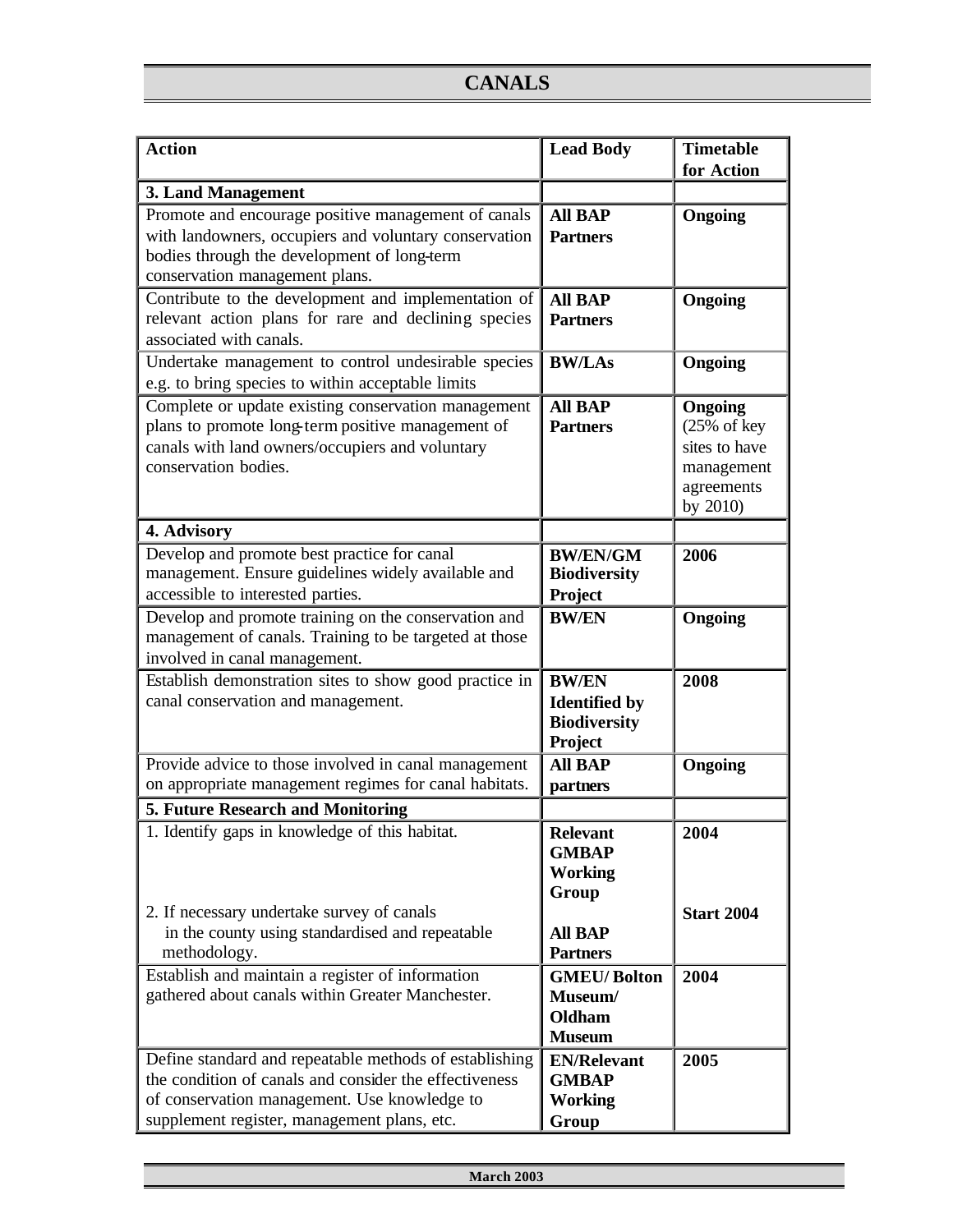| <b>Action</b>                                                                                                                                                                                                                                                                                                                                                                                                         | <b>Lead Body</b>                                                                                      | <b>Timetable</b><br>for Action |
|-----------------------------------------------------------------------------------------------------------------------------------------------------------------------------------------------------------------------------------------------------------------------------------------------------------------------------------------------------------------------------------------------------------------------|-------------------------------------------------------------------------------------------------------|--------------------------------|
| Contribute to increasing information on UK canals by<br>submitting information from GM canal register to<br>National Biodiversity Network web based catalogue of<br>survey information. Such information should also be<br>widely available locally.                                                                                                                                                                  | <b>Biodiversity</b><br><b>Project Officer</b>                                                         | When<br>established            |
| Encourage the dissemination and use of ongoing<br>research results, and commission further research<br>where necessary, to improve understanding of the<br>ecology of canals. Key research topics will include the<br>presence and distribution of key species, vegetation<br>responses to different management approaches and the<br>ecology and management requirements of invertebrate<br>communities and species. | <b>BW/EN/</b><br><b>Relevant</b><br><b>GMBAP</b><br><b>Working</b><br>Group                           | Ongoing                        |
| Develop and implement appropriate surveillance and<br>monitoring programmes to assess progress towards<br>achieving action plan targets.                                                                                                                                                                                                                                                                              | <b>Biodiversity</b><br><b>Steering Group</b>                                                          | 2004                           |
| Submit details of relevant conservation achievements<br>to the national biodiversity reporting system, BARS, to<br>meet requested deadlines.                                                                                                                                                                                                                                                                          | <b>Biodiversity</b><br><b>Project Officer</b>                                                         | 2003<br>onwards                |
| Develop links with universities and encourage research<br>on canals and associated flora and fauna                                                                                                                                                                                                                                                                                                                    | <b>Relevant</b><br><b>GMBAP</b><br><b>Working</b><br>Group/<br><b>Academic</b><br><b>Institutions</b> | 2003<br>onwards                |
| <b>6. Communication and Publicity</b>                                                                                                                                                                                                                                                                                                                                                                                 |                                                                                                       |                                |
| Produce information aimed at capturing the interest<br>and co-operation of local residents in conserving<br>canals.                                                                                                                                                                                                                                                                                                   | <b>All BAP</b><br>partners                                                                            | <b>Ongoing</b>                 |
| Make information available through a range of media<br>e.g. Internet, booklets, GM BAP, and at a number of<br>locations                                                                                                                                                                                                                                                                                               | <b>All BAP</b><br>partners                                                                            | Ongoing                        |
| Encourage public involvement in conservation<br>initiatives and promote access to demonstration sites.                                                                                                                                                                                                                                                                                                                | <b>All BAP</b><br>partners                                                                            | <b>Ongoing</b>                 |
| Publicise existing sites demonstrating good practice in<br>the management and conservation of canals ensuring<br>information<br>is<br>widely<br>available<br>to<br>landowners/managers.                                                                                                                                                                                                                               | <b>All BAP</b><br>partners                                                                            | <b>Ongoing</b>                 |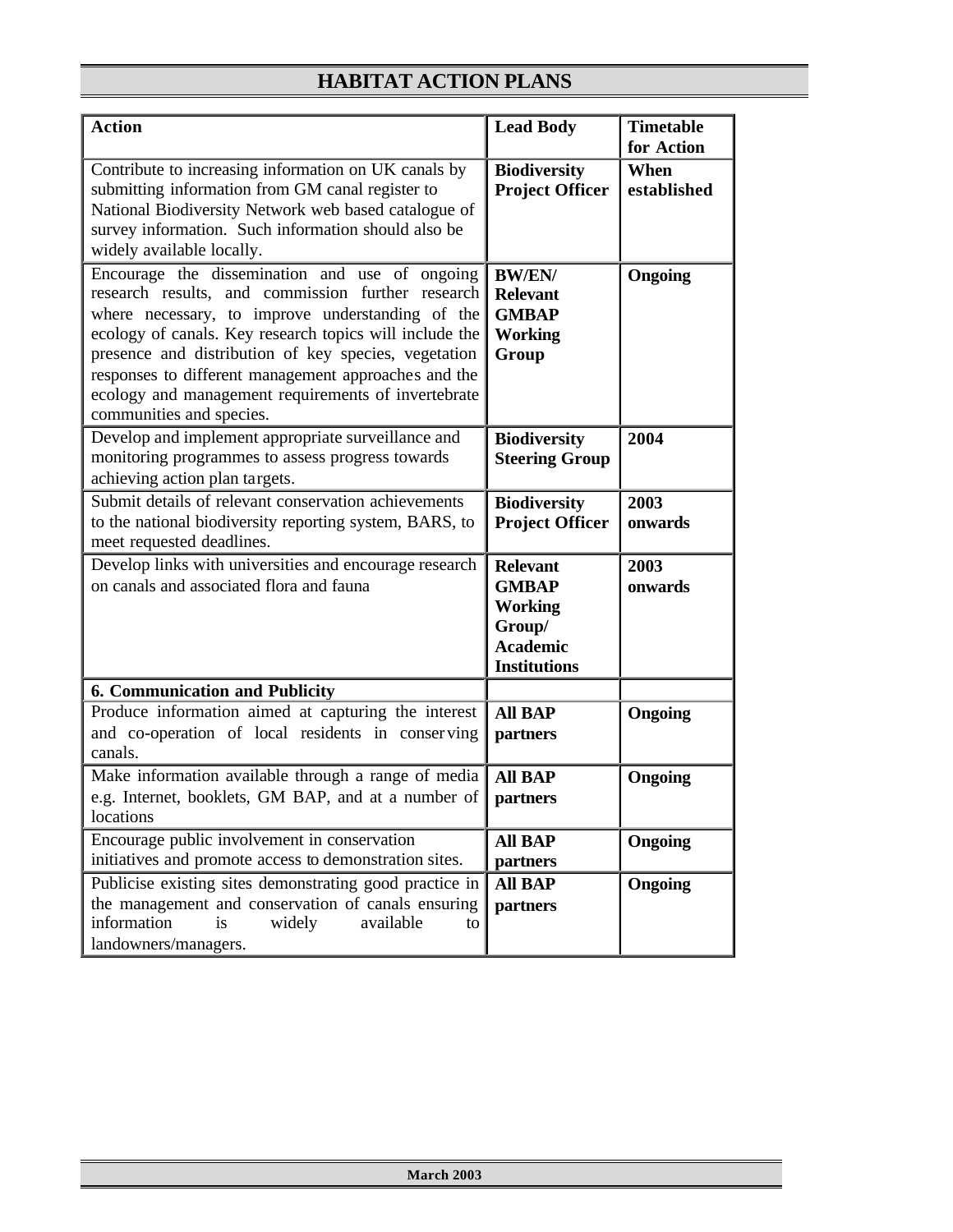### **Abbreviations:**

| <b>BW</b>   | <b>British Waterways</b>            |
|-------------|-------------------------------------|
| EA          | <b>Environment Agency</b>           |
| EN          | <b>English Nature</b>               |
| <b>GMEU</b> | Greater Manchester Ecology Unit     |
| LA.         | <b>Local Authorities</b>            |
| <b>LNR</b>  | Local Nature Reserve                |
| <b>SBI</b>  | Sites of Biological Importance      |
| <b>SSSI</b> | Site of Special Scientific Interest |
| <b>WTs</b>  | <b>Wildlife Trusts</b>              |

## **RESOURCE IMPLICATIONS**

### **UK BAP**

Unknown

### **Greater Manchester BAP**

There will be considerable costs involved in undertaking survey and monitoring to provide up-to-date information on canals. However, some work is already underway which will contribute to the knowledge of canals in Greater Manchester.

- Ongoing costs incurred through restoration (e.g. ecological works involved in the Huddersfield Narrow Canal Restoration) are thought to have cost approximately £100,000.
- Costs resulting from additional ecological commitments. Eg: British Waterways allocates three weeks of bank staff time to ecological works for each canal.

Other costs are likely to be incurred through:

- Establishment and maintenance of canal register.
- Promotion of positive management.
- Establishment of monitoring programmes.
- Publicity and awareness raising.
- Staff and volunteer time.

#### **Possible Sources of Funding**

Wildlife Enhancement Scheme for SSSIs The Waterways Trust small grants scheme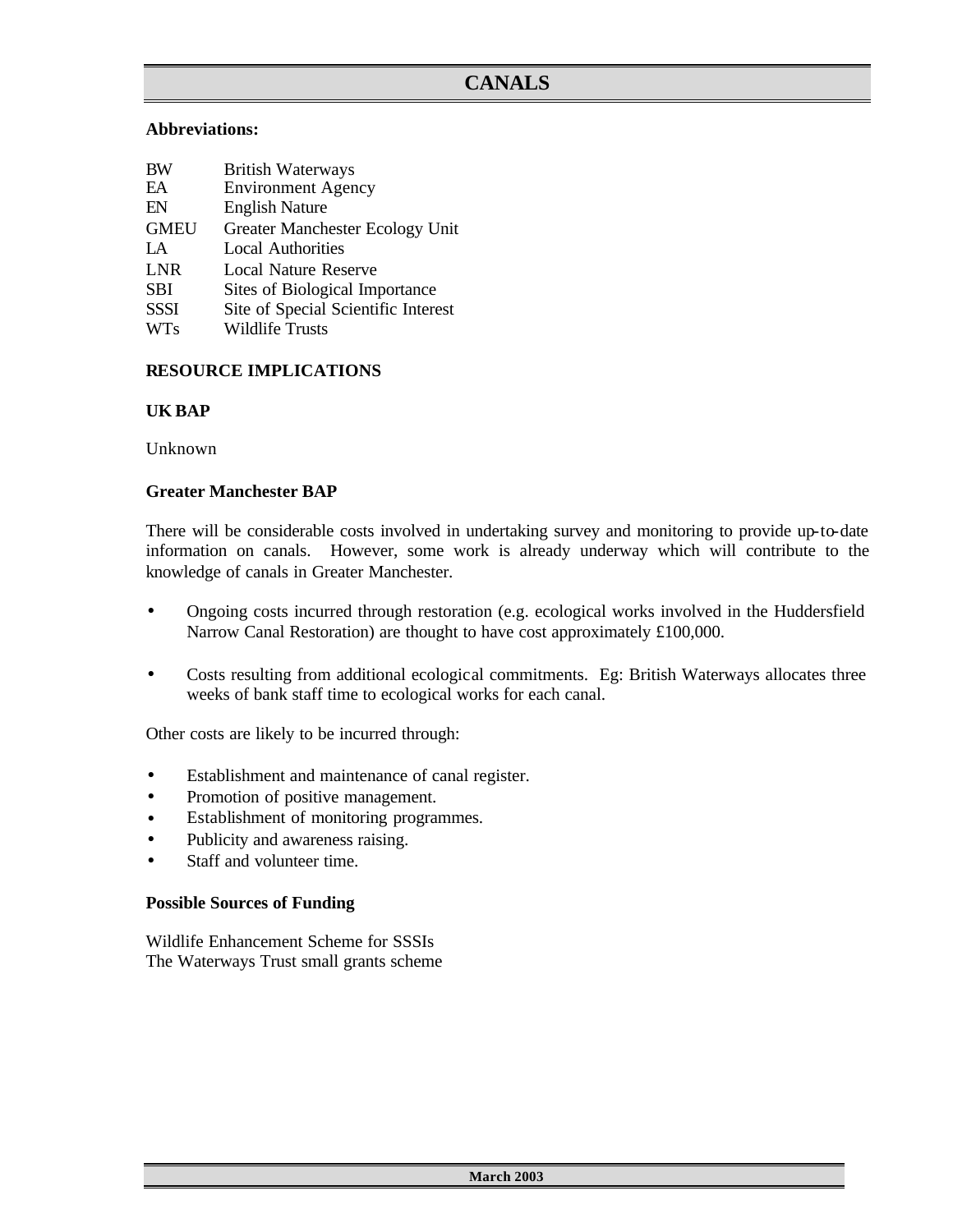## **LINKS WITH OTHER ACTION PLANS**

### **UK BAP**

- There is a UK BAP for water vole, floating water plantain, grasswrack pondweed, white-clawed crayfish various bat species including Pipistrelle bat.
- British Waterways has launched a corporate BAP.

#### **Greater Manchester BAP**

Floating water plantain, Water vole, Bats

Proposed for 2<sup>nd</sup> Tranche: Grasswrack pondweed

### **Other BAPS**

| <b>Bolton BAP:</b>      | Canals, Water Vole                                               |
|-------------------------|------------------------------------------------------------------|
| British Waterways Local | Huddersfield Narrow East, Rochdale Canal East, Floating-water    |
| Waterway BAPs:          | plantain, grasswrack pondweed, Water vole, White-clawed crayfish |
| North Merseyside BAP:   | Canals, Water Vole                                               |
| Oldham BAP:             | Water Vole                                                       |

#### **CONFLICTS WITH OTHER ACTION PLANS**

Actions proposed under the canal action plan could have potentially adverse affects on the following habitats action plans in Greater Manchester:

- Swamp/tall herb fen (in remaindered/dewatered canals)
- Wet woodland (in remaindered/dewatered canals)

#### **CONTACTS FOR CANALS BAP GROUP**

| Organisation                         | <b>Contact</b>       | Tel. number   |
|--------------------------------------|----------------------|---------------|
| <b>GMEU</b>                          | <b>Teresa Hughes</b> | 0161 342 2928 |
| Stockport Urban and Countryside      | Roger English        | 0161 474 4552 |
| Service                              |                      |               |
| <b>English Nature</b>                | Rebecca Jackson      | 01942 820342  |
| Bolton Institute of Higher Education | Pat Waring           | 01204 903150  |
| Oldham Pond Warden Co-ordinator      | Alan Price           | 01457 810828  |
| <b>British Waterways</b>             | Jason Leach          | 0161 819 5847 |
| <b>Environment Agency</b>            | Mark Wiseman         | 01925 840000  |
|                                      |                      |               |

#### **PROPOSED REVIEW OF PLAN**

The Biodiversity Action Plan for canals will be reviewed in 2008, and thereafter every five years.